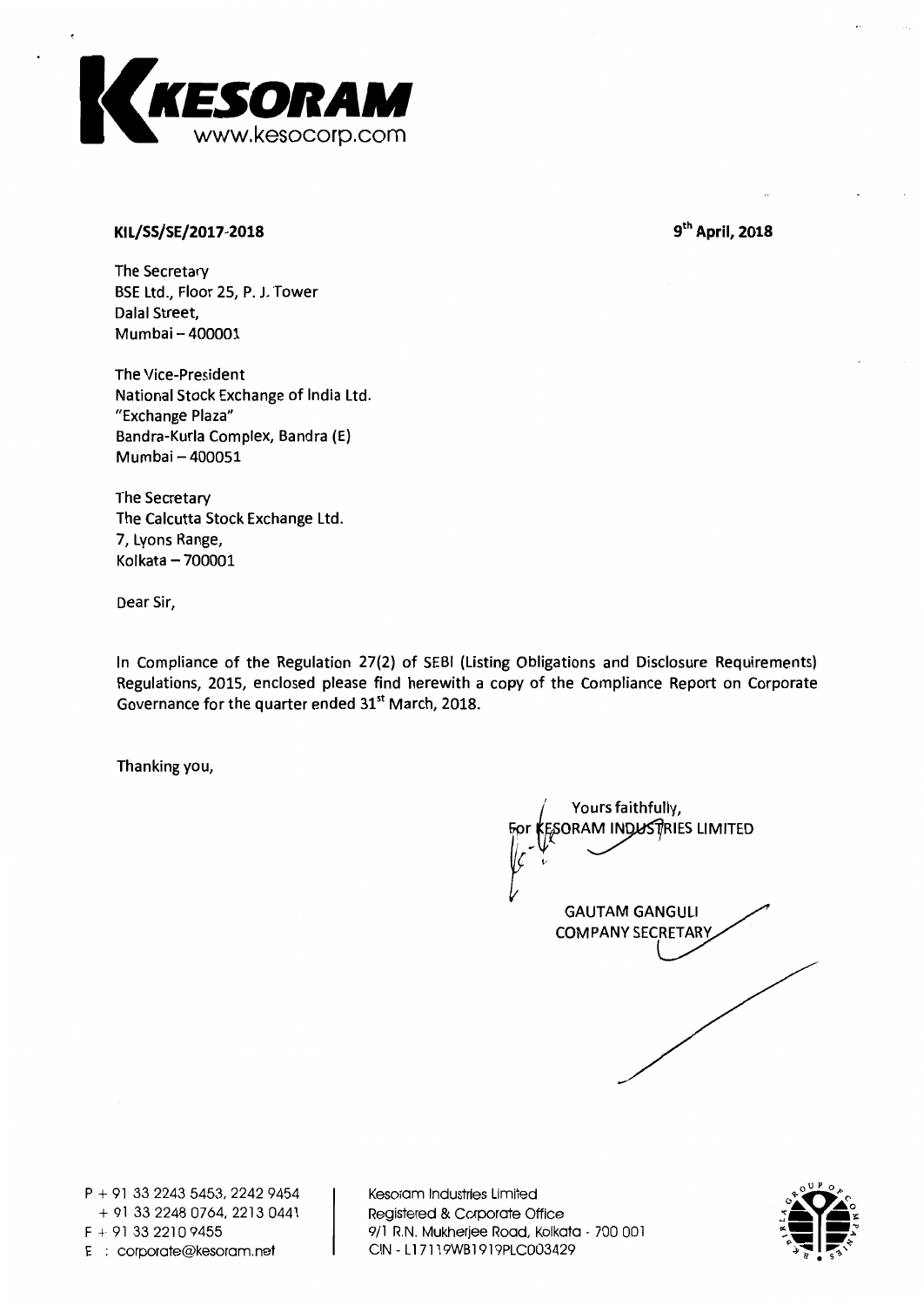

## 1. Name of Listed Entity **KESORAM INDUSTRIES LIMITED**

2. Quarter ended **MARCH, 2018** 

| I. Composition of Board of Directors |                                |                                    |                                                                                                        |                                                             |                          |                                                                                                                                            |                                                                                                                                                                     |                                                                                                                                                                                                           |
|--------------------------------------|--------------------------------|------------------------------------|--------------------------------------------------------------------------------------------------------|-------------------------------------------------------------|--------------------------|--------------------------------------------------------------------------------------------------------------------------------------------|---------------------------------------------------------------------------------------------------------------------------------------------------------------------|-----------------------------------------------------------------------------------------------------------------------------------------------------------------------------------------------------------|
| <b>Title</b><br>(Mr. /<br>Ms.        | Name of the Director           | PAN <sup>\$</sup> & DIN            | Category<br>(Chairperson/Exe<br>cutive/Non-<br>Executive/<br>Independent/<br>Nominee) <sup>&amp;</sup> | Date of<br>Appointment in<br>the current<br>term /cessation | Tenure*                  | No of<br>Directorship in<br>listed entities<br>including this<br>listed entity<br>(Refer<br>Regulation<br>25(1) of Listing<br>Regulations) | Number of<br>memberships in<br>Audit/<br>Stakeholder<br>Committee(s)<br>including this<br>listed entity<br>(Refer<br>Regulation<br>26(1) of Listing<br>Regulations) | No of post of<br>Chairperson in<br><b>Audit/</b><br>Stakeholder<br>Committee<br>held in listed<br>entities<br>including this<br>listed entity<br>(Refer<br>Regulation<br>26(1) of Listing<br>Regulations) |
| Mr.                                  | <b>Basant Kumar Birla</b>      | DIN-00055856<br>PAN-AEKPB3110L     | Chairman / Non-<br>Executive / Non<br>Independent                                                      | 28.07.2016                                                  |                          | 5                                                                                                                                          | None                                                                                                                                                                | None                                                                                                                                                                                                      |
| Mrs.                                 | Manjushree Khaitan             | DIN-00055898<br>PAN-AGFPK0198L     | Vice- Chairperson<br>/Executive                                                                        | 05.02.2013                                                  |                          | $\overline{2}$                                                                                                                             | None                                                                                                                                                                | None                                                                                                                                                                                                      |
| Mr.                                  | Amitabha Jugalkishore<br>Ghosh | DIN-00055962<br>PAN-AAFPG7411C     | Independent/<br>Non-Executive                                                                          | 08.07.2014                                                  | 44 months<br>and 25 days | 4                                                                                                                                          | $\overline{2}$                                                                                                                                                      | 3                                                                                                                                                                                                         |
| Mr.                                  | Vinay Sah ***                  | DIN-02425847<br>PAN-AFBPS4740M     | Non Executive/<br>Nominee                                                                              | 29.06.2017                                                  |                          |                                                                                                                                            |                                                                                                                                                                     |                                                                                                                                                                                                           |
| Mr.                                  | Kashi Prasad Khandelwal        | DIN-00748523<br>PAN-AETPK9443E     | Independent/<br>Non-Executive                                                                          | 08.07.2014                                                  | 44 months<br>and 25 days | 3                                                                                                                                          | 3                                                                                                                                                                   | None                                                                                                                                                                                                      |
| Mr.                                  | Sudip Banerjee                 | DIN-05245757<br>PAN-<br>AANPB2951Q | Independent/<br>Non-Executive                                                                          | 08.07.2014                                                  | 44 months<br>and 25 days | 4                                                                                                                                          | $\overline{2}$                                                                                                                                                      | None                                                                                                                                                                                                      |
| Mr.                                  | Lee Seow Chuan                 | DIN-02696217<br>PAN-N.A.           | Independent/<br>Non-Executive                                                                          | 12.12.2015                                                  | 27 months 21<br>days     | $\mathbf{1}$                                                                                                                               | $\mathbf{1}$                                                                                                                                                        | None                                                                                                                                                                                                      |
| Ms.                                  | Jikyeong Kang                  | DIN-08045661<br>PAN-N.A.           | Independent/<br>Non-Executive                                                                          | 10.01.2018                                                  | 2 months 21<br>days      | $\blacktriangleleft$                                                                                                                       | 1                                                                                                                                                                   | None                                                                                                                                                                                                      |
| Mr.                                  | Siddhartha Mohanty             | DIN-08058830<br>PAN-<br>ACOPM1296R | Non Executive/<br>Nominee                                                                              | 10.02.2018                                                  |                          | $\mathbf{1}$                                                                                                                               | $\mathbf{1}$                                                                                                                                                        | None                                                                                                                                                                                                      |
| Mr.                                  | <b>Tridib Kumar Das</b>        | DIN-01063824<br>PAN-AGFPD1367E     | <b>Executive / Whole</b><br>time Director/<br><b>CFO</b>                                               | 01.04.2017                                                  |                          | $\overline{1}$                                                                                                                             | $\mathbf{1}$                                                                                                                                                        | None                                                                                                                                                                                                      |

\$ PAN number of any director would not be displayed on the website of Stock Exchange

& Category of directors means Executive/Non-executive/Independent/Nominee. if a Director fits into more than one category write all categories separating them with hyphe \* to be filled only for Independent Director. Tenure would mean total period from which Independent Director is serving on Board of Directors of the listed entity in continuit<br>without any cooling off period.<br>\*\* For the pur

counted Chairman/Chairperson.

\*\*\* resigned w.e.f. 24.01.2018.



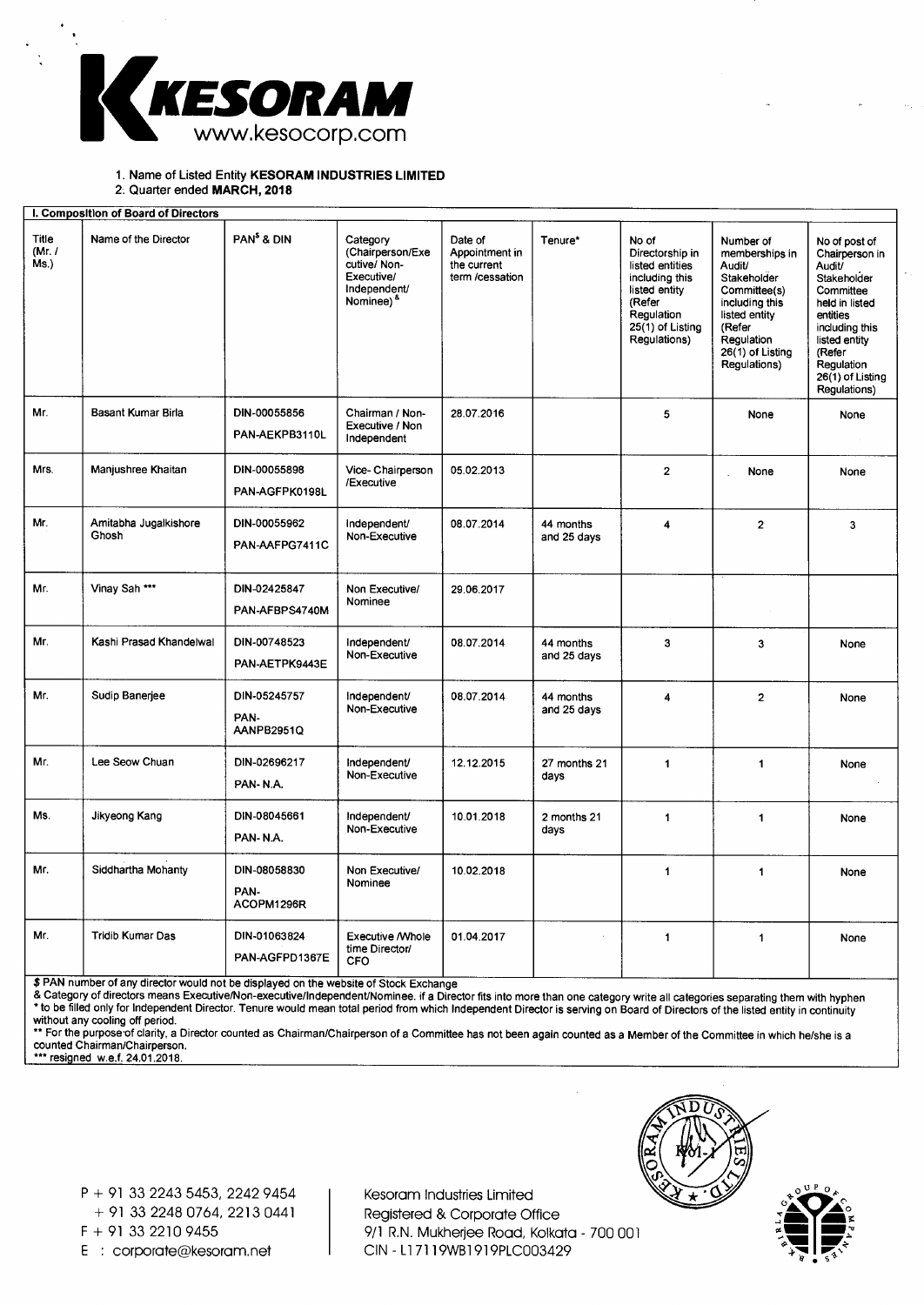

### **II. Composition of Committees**

| <b>Name of Committee</b>                                                                                                                                                                                       | <b>Name of Committee members</b>                                                                                                                                                                             | Category (Chairperson/Executive/Non-<br>Executive/independent/Nominee) \$                                                                                                                                                                                                                                                |  |  |  |
|----------------------------------------------------------------------------------------------------------------------------------------------------------------------------------------------------------------|--------------------------------------------------------------------------------------------------------------------------------------------------------------------------------------------------------------|--------------------------------------------------------------------------------------------------------------------------------------------------------------------------------------------------------------------------------------------------------------------------------------------------------------------------|--|--|--|
| 1. Audit Committee<br>2. Nomination & Remuneration Committee                                                                                                                                                   | Amitabha Jugalkishore Ghosh<br>Kashi Prasad Khandelwal<br>Lee Seow Chuan<br>Sudip Banerjee<br>Jikyeong Kang<br>Vinay Sah ***<br>Siddhartha Mohanty<br>Amitabha Jugalkishore Ghosh<br>Kashi Prasad Khandelwal | Chairperson of Committee / Independent/ Non-Executive<br>Independent/ Non-Executive<br>Independent/ Non-Executive<br>Independent/ Non-Executive<br>Independent/ Non-Executive<br>Non-Executive/ Nominee<br>Non-Executive/ Nominee<br>Chairperson of Committee / Independent/ Non-Executive<br>Independent/ Non-Executive |  |  |  |
|                                                                                                                                                                                                                | Lee Seow Chuan<br>Vinay Sah ***                                                                                                                                                                              | Independent/ Non-Executive<br>Non-Executive/Nominee                                                                                                                                                                                                                                                                      |  |  |  |
|                                                                                                                                                                                                                |                                                                                                                                                                                                              |                                                                                                                                                                                                                                                                                                                          |  |  |  |
| 3. Risk Management Committee (if applicable)                                                                                                                                                                   | N.A.                                                                                                                                                                                                         | <b>N.A.</b>                                                                                                                                                                                                                                                                                                              |  |  |  |
| 4. Stakeholders Relationship Committee                                                                                                                                                                         | Amitabha Jugalkishore Ghosh<br>Vinay Sah ***<br>Kashi Prasad Khandelwal<br><b>Tridib Kumar Das</b>                                                                                                           | Chairperson of Committee /Independent/ Non-Executive<br>Non-Executive/Nominee<br>Independent/ Non-Executive<br>Whole time Director/Executive/CFO                                                                                                                                                                         |  |  |  |
| \$ Category of directors means Executive/Non-executive/Independent/Nominee. if a Director fits into more than one category write all categories separating them with hyphen.<br>*** resigned w.e.f. 24.01.2018 |                                                                                                                                                                                                              |                                                                                                                                                                                                                                                                                                                          |  |  |  |
| III. Meeting of Board of Directors                                                                                                                                                                             |                                                                                                                                                                                                              |                                                                                                                                                                                                                                                                                                                          |  |  |  |
| Date(s) of Meeting (if any) in the previous quarter                                                                                                                                                            | Date(s) of Meeting (if any) in the relevant<br>quarter                                                                                                                                                       | Maximum gap between any two consecutive meetings (in number<br>of days)                                                                                                                                                                                                                                                  |  |  |  |
| 15.12.2017                                                                                                                                                                                                     | 10.01.2018                                                                                                                                                                                                   | 25 days (excluding both the days)                                                                                                                                                                                                                                                                                        |  |  |  |

*10.11.2017 10.02.2018 30 days (excluding both the days)* 

## IV. **Meeting of Committees**

| Date(s) of meeting of the committee in the<br>relevant quarter                                                                        | <b>Whether requirement of Quorum</b><br>met (details) | Date(s) of meeting of the<br>committee in the previous quarter | Maximum gap between any two consecutive<br>meetings (in number of days)* |  |
|---------------------------------------------------------------------------------------------------------------------------------------|-------------------------------------------------------|----------------------------------------------------------------|--------------------------------------------------------------------------|--|
| <b>Audit Committee</b>                                                                                                                |                                                       |                                                                |                                                                          |  |
| 10.02.2018                                                                                                                            | Yes                                                   | 10.11.2017                                                     | 91 days (excluding both the days)                                        |  |
|                                                                                                                                       |                                                       |                                                                |                                                                          |  |
| * This information has to be mandatorily be given for audit committee, for rest of the committees giving this information is optional |                                                       |                                                                |                                                                          |  |
|                                                                                                                                       |                                                       |                                                                |                                                                          |  |
|                                                                                                                                       |                                                       |                                                                |                                                                          |  |



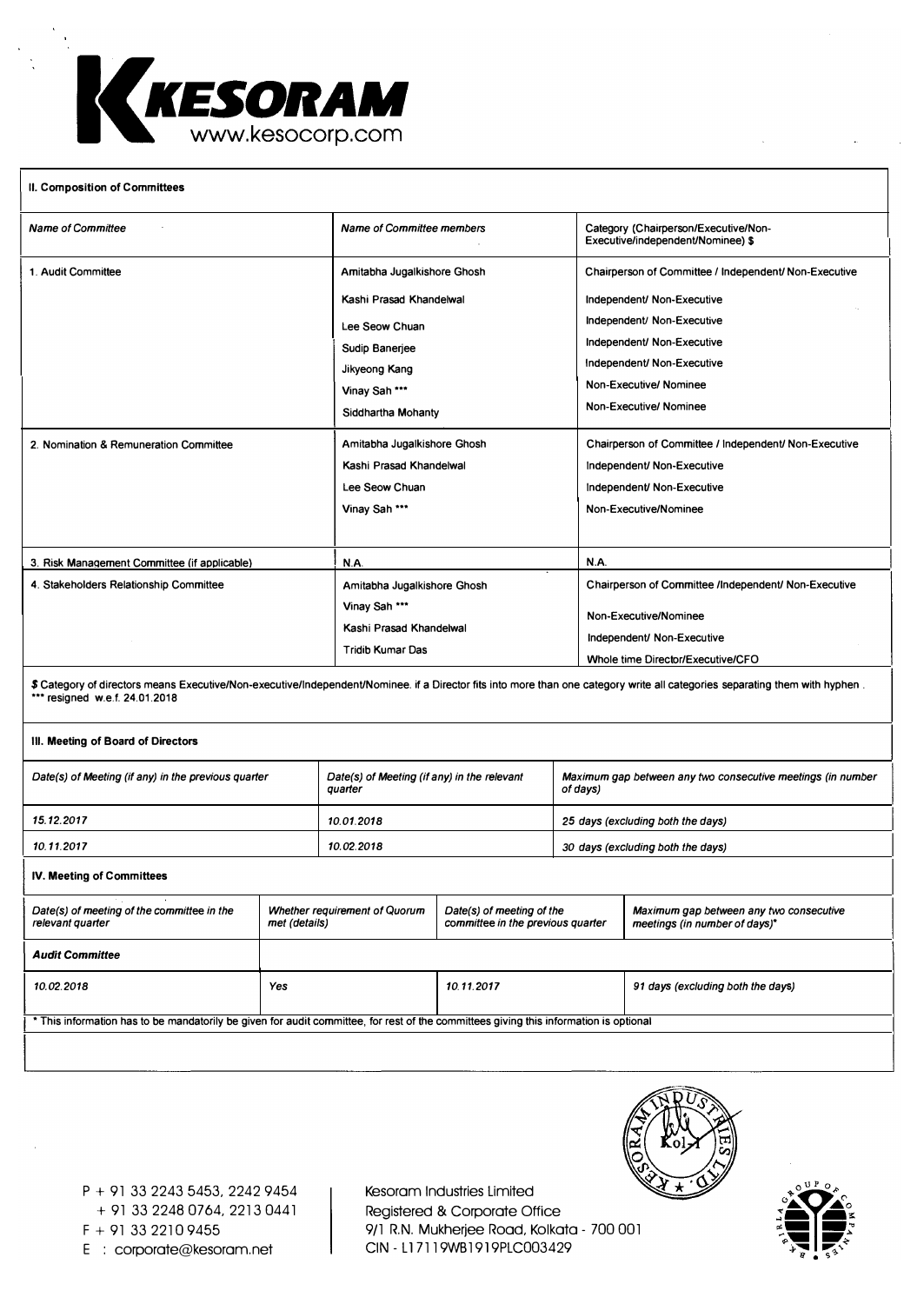

| V. Related Party Transactions                                                                                    |                                                                                                                                  |
|------------------------------------------------------------------------------------------------------------------|----------------------------------------------------------------------------------------------------------------------------------|
| <b>Subject</b>                                                                                                   | Compliance status (Yes/No/NA) refer note below                                                                                   |
| Whether prior approval of audit committee obtained                                                               | Yes                                                                                                                              |
| Whether shareholder approval obtained for material                                                               | N.A.                                                                                                                             |
| <b>RPT</b>                                                                                                       |                                                                                                                                  |
| Whether details of RPT entered into pursuant to omnibus approval have been reviewed by<br><b>Audit Committee</b> | Yes, it will be taken in the ensuing Audit Committee Meeting. Preceding Qtr<br>transaction of 31.12.2017 reviewed on 10.02.2018. |

#### **Note**

1 In the column "Compliance Status", compliance or non-compliance may be indicated by Yes/No/N.A.. For example, if the Board has been composed in accordance with the<br>requirements of Listing Requiations, "Yes" may be indica

2 If status is "No" details of non-compliance may be given here.

#### **VI. Affirmations**

**1.** The composition of Board of Directors is in terms of SEBI (Listing obligations and disclosure requirements) Regulations, 2015.

2. The composition of the following committees is in terms of SEBI(Listing obligations and disclosure requirements) Regulations, 2015

- a. Audit Committee
	- b. Nomination & remuneration committee
	-
	- c. Stakeholders relationship committee d. Risk management committee (applicable to the top 100 listed entities) **Not Applicable**

**,** 

3. The committee members have been made aware of their powers, role and responsibilities as specified in SEBI (Listing obligations and disclosure requirements) Regulations,

2015. 4. The meetings of the board of directors and the above committees have been conducted in the manger as specified in SEBI (Listing obligations and disclosure requirements)

Regulations, 2015.<br>5. The report submitted in the previous quarter had been placed before Board of Directors. There was no comment/ observation/advice of Board of Directors in this regard

 $\bar{\Omega} \, \mathrm{D} \, \mathrm{D}$ 

**''41 'IA**  Kol- $\tilde{\mathcal{C}}$  can be  $\mathcal{C}$ IP **h** 

**Company Secretary / Compliance Officer -)/ \* 4** 

**Name & Designation: GAUTAM GANGULI** 

**....** 

 $\ell$ 

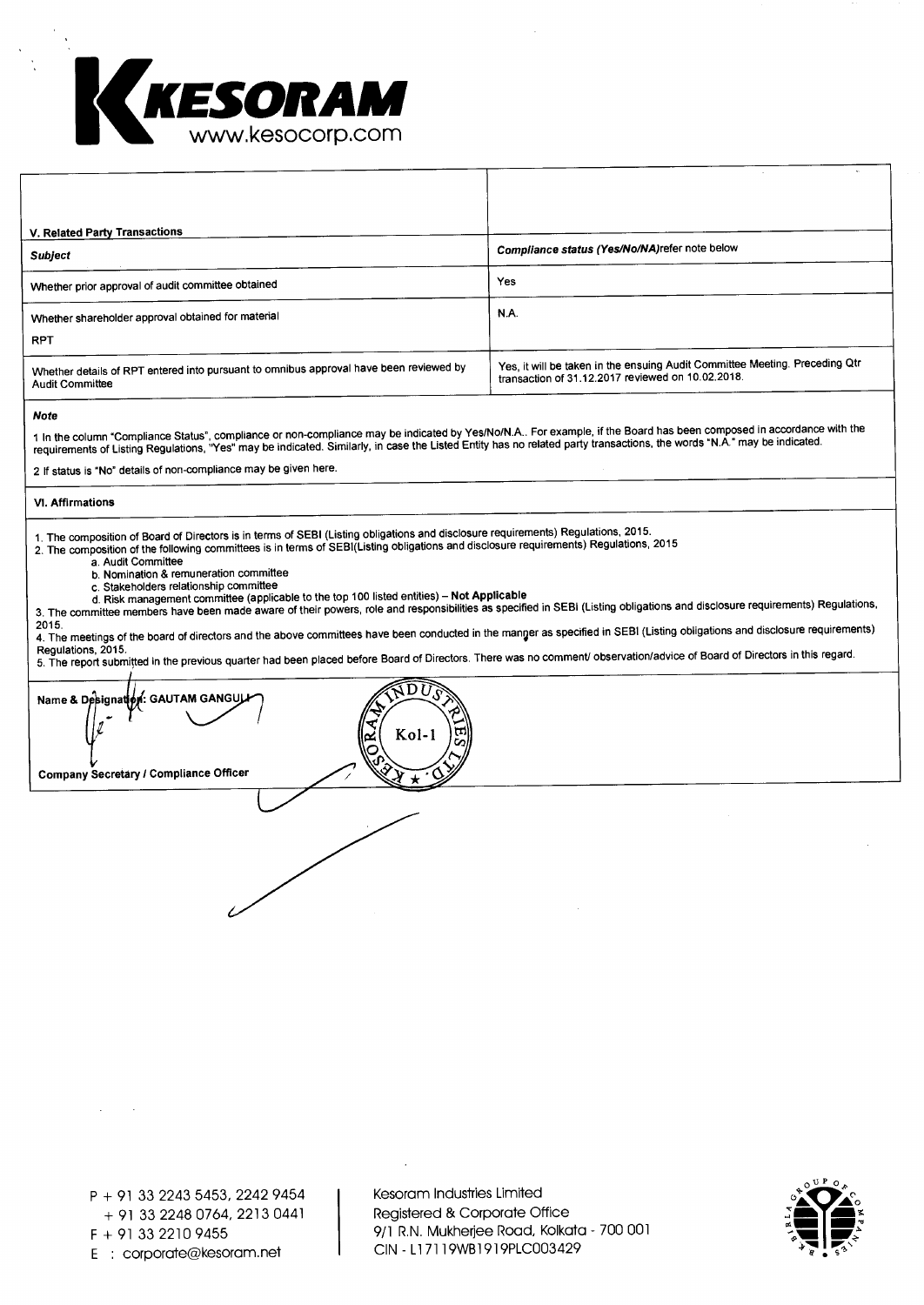

# **Format to be submitted by listed entity at the end of the financial year (for the whole of financial year 2017-18)**

| I. Disclosure on website in terms of Listing Regulations                                                                                   |                                                         |                      |                                                         |  |
|--------------------------------------------------------------------------------------------------------------------------------------------|---------------------------------------------------------|----------------------|---------------------------------------------------------|--|
| ltem                                                                                                                                       | <b>Compliance status</b><br>(Yes/No/NA)refer note below |                      |                                                         |  |
| Details of business                                                                                                                        | <b>YES</b>                                              |                      |                                                         |  |
| Terms and conditions of appointment of independent directors                                                                               | <b>YES</b>                                              |                      |                                                         |  |
| Composition of various committees of board of directors                                                                                    | <b>YES</b>                                              |                      |                                                         |  |
| Code of conduct of board of directors and senior management personnel                                                                      | <b>YES</b>                                              |                      |                                                         |  |
| Details of establishment of vigil mechanism/ Whistle Blower policy                                                                         |                                                         |                      | <b>YES</b>                                              |  |
| Criteria of making payments to non-executive directors                                                                                     |                                                         |                      | <b>YES</b>                                              |  |
| Policy on dealing with related party transactions                                                                                          |                                                         |                      | <b>YES</b>                                              |  |
| Policy for determining 'material' subsidiaries                                                                                             |                                                         |                      | <b>YES</b>                                              |  |
| Details of familiarization programmes imparted to independent directors                                                                    |                                                         |                      | <b>YES</b>                                              |  |
| Contact information of the designated officials of the listed entity who are<br>responsible for assisting and handling investor grievances |                                                         |                      | YES                                                     |  |
| email address for grievance redressal and other relevant details                                                                           |                                                         |                      | <b>YES</b>                                              |  |
| <b>Financial results</b>                                                                                                                   | <b>YES</b>                                              |                      |                                                         |  |
| Shareholding pattern                                                                                                                       | <b>YES</b>                                              |                      |                                                         |  |
| Details of agreements entered into with the media companies and/or<br>their associates                                                     | N.A.                                                    |                      |                                                         |  |
| New name and the old name of the listed entity                                                                                             |                                                         |                      | <b>N.A.</b>                                             |  |
| <b>Il Annual Affirmations</b>                                                                                                              |                                                         |                      |                                                         |  |
| <b>Particulars</b>                                                                                                                         | <b>Regulation Number</b>                                |                      | <b>Compliance status</b><br>(Yes/No/NA)refer note below |  |
| Independent director(s) have been appointed in terms<br>of specified criteria of 'independence' and/or 'eligibility'                       |                                                         | $16(1)(b)$ & $25(6)$ | <b>YES</b>                                              |  |
| <b>Board composition</b>                                                                                                                   |                                                         | 17(1)                | <b>YES</b>                                              |  |

P + 91 33 2243 5453, 2242 9454 + 91 33 2248 0764, 2213 0441 E : corporate@kesoram.net

Kesoram Industries Limited Registered & Corporate Office  $F + 91 33 2210 9455$ <br>  $F + 91 33 2210 9455$ <br>  $C/N - L17119WB1919PLC003429$ <br>  $F + 91 33 2210 9455$ 

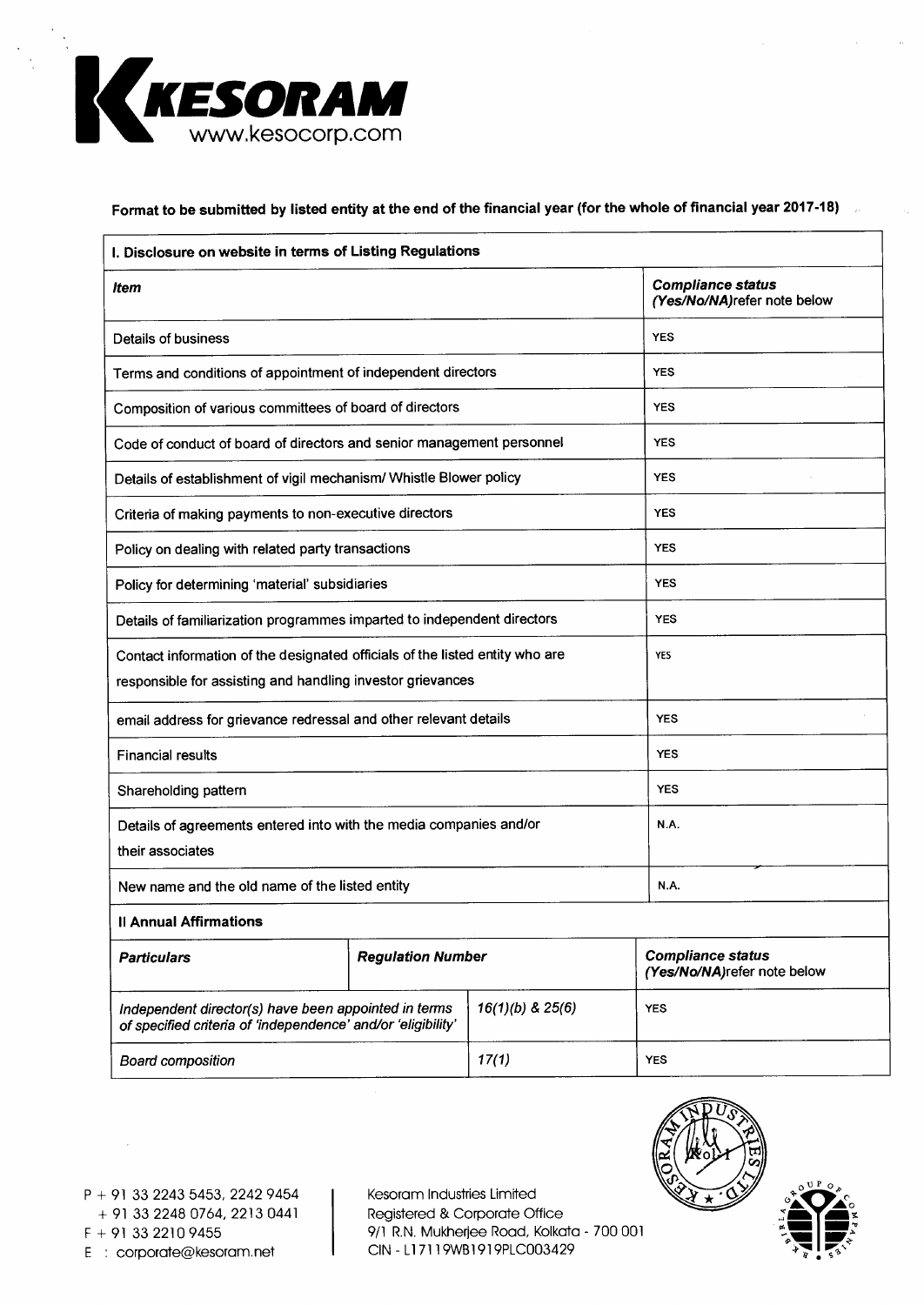

| Meeting of Board of directors                                                          | 17(2)                          | <b>YES</b>                                              |
|----------------------------------------------------------------------------------------|--------------------------------|---------------------------------------------------------|
| <b>Review of Compliance Reports</b>                                                    | 17(3)                          | <b>YES</b>                                              |
| Plans for orderly succession for appointments                                          | 17(4)                          | <b>YES</b>                                              |
| Code of Conduct                                                                        | 17(5)                          | <b>YES</b>                                              |
| Fees/compensation                                                                      | 17(6)                          | <b>YES</b>                                              |
| <b>Minimum Information</b>                                                             | 17(7)                          | <b>YES</b>                                              |
| Compliance Certificate                                                                 | 17(8)                          | <b>YES</b>                                              |
| <b>Risk Assessment &amp; Management</b>                                                | 17(9)                          | YES                                                     |
| Performance Evaluation of Independent Directors                                        | 17(10)                         | <b>YES</b>                                              |
| <b>Composition of Audit Committee</b>                                                  | 18(1)                          | <b>YES</b>                                              |
| <b>Meeting of Audit Committee</b>                                                      | 18(2)                          | <b>YES</b>                                              |
| Composition of nomination & remuneration committee                                     | $19(1)$ & (2)                  | <b>YES</b>                                              |
| <b>Composition of Stakeholder Relationship Committee</b>                               | $20(1)$ & (2)                  | <b>YES</b>                                              |
| Composition and role of risk management committee                                      | 21(1), (2), (3), (4)           | N.A.                                                    |
| Vigil Mechanism                                                                        | 22                             | <b>YES</b>                                              |
| Policy for related party Transaction                                                   | $23(1), (5), (6), (7)$ & $(8)$ | <b>YES</b>                                              |
| Prior or Omnibus approval of Audit Committee for all<br>related party transactions     | 23(2), (3)                     | <b>YES</b>                                              |
| <b>Particulars</b>                                                                     | <b>Regulation Number</b>       | <b>Compliance status</b><br>(Yes/No/NA)refer note below |
| Approval for material related party transactions                                       | 23(4)                          | <b>YES</b>                                              |
| Composition of Board of Directors of unlisted material<br>Subsidiary                   | 24(1)                          | N.A.                                                    |
| Other Corporate Governance requirements with<br>respect to subsidiary of listed entity | $24(2), (3), (4), (5)$ & $(6)$ | <b>YES</b>                                              |
| Maximum Directorship & Tenure                                                          | $25(1)$ & (2)                  | <b>YES</b>                                              |
| Meeting of independent directors                                                       | $25(3)$ & $(4)$                | <b>YES</b>                                              |



 $\circ$ <sup>UP</sup>  $\circ$ <sub>b</sub>

**g mum - ,** 

P + 91 33 2243 5453, 2242 9454 + 91 33 2248 0764, 2213 0441 E : corporate@kesoram.net

Kesoram Industries Limited Registered & Corporate Office  $F + 91 33 2210 9455$ <br>  $F + 91 33 2210 9455$ <br>  $CIN - L17119WB1919PLC003429$ <br>  $CIN - L17119WB1919PLC003429$